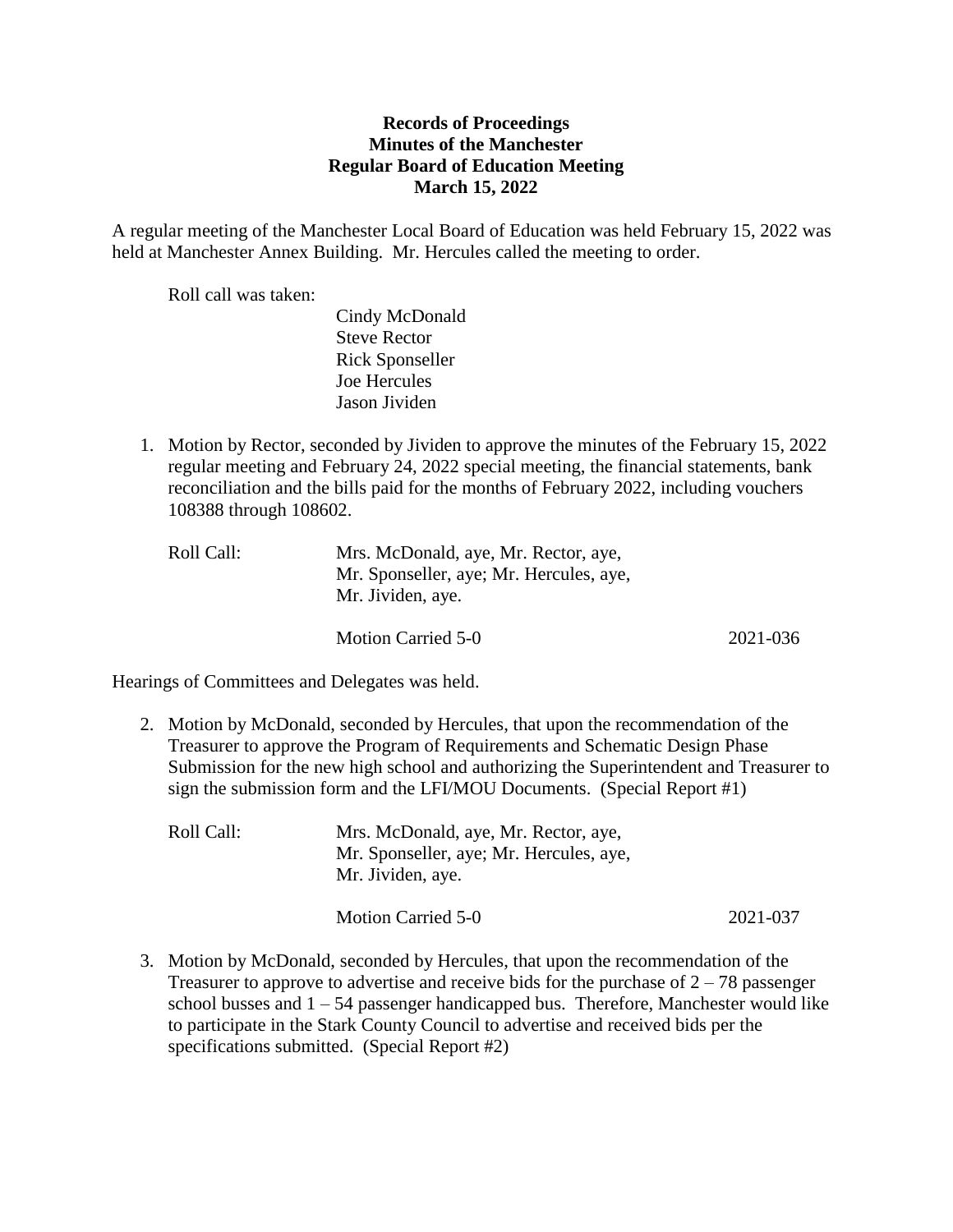|                                                                                                                                                                                                                                                       | Roll Call:                                | Mrs. McDonald, aye, Mr. Rector, aye,<br>Mr. Sponseller, aye; Mr. Hercules, aye,<br>Mr. Jividen, aye.                                                                                                                        |          |
|-------------------------------------------------------------------------------------------------------------------------------------------------------------------------------------------------------------------------------------------------------|-------------------------------------------|-----------------------------------------------------------------------------------------------------------------------------------------------------------------------------------------------------------------------------|----------|
|                                                                                                                                                                                                                                                       |                                           | <b>Motion Carried 5-0</b>                                                                                                                                                                                                   | 2021-068 |
| 4.                                                                                                                                                                                                                                                    |                                           | Motion by Jividen, seconded by Rector, that upon the recommendation of the<br>Superintendent to approve the Memorandum of Understanding between Manchester<br>Local Schools and OAPSE Local Union #221. (Special Report #3) |          |
|                                                                                                                                                                                                                                                       | Roll Call:                                | Mrs. McDonald, aye, Mr. Rector, aye,<br>Mr. Sponseller, aye; Mr. Hercules, aye,<br>Mr. Jividen, aye.                                                                                                                        |          |
|                                                                                                                                                                                                                                                       |                                           | <b>Motion Carried 5-0</b>                                                                                                                                                                                                   | 2021-069 |
| 5. Motion by Hercules, seconded by McDonald, that upon the recommendation of the<br>Superintendent to approve the Medicaid addendum for the contract with Summit<br>Education Service Center for Fiscal Year 2021, 2022 and 2023. (Special Report #4) |                                           |                                                                                                                                                                                                                             |          |
|                                                                                                                                                                                                                                                       | Roll Call:                                | Mrs. McDonald, aye, Mr. Rector, aye,<br>Mr. Sponseller, aye; Mr. Hercules, aye,<br>Mr. Jividen, aye.                                                                                                                        |          |
|                                                                                                                                                                                                                                                       |                                           | <b>Motion Carried 5-0</b>                                                                                                                                                                                                   | 2021-070 |
| 6. Motion by Hercules, seconded by McDonald, that upon the recommendation of the<br>Superintendent to approve the High School Summer Reading proposal for the 2022-2023<br>school year. (Special Report #5)                                           |                                           |                                                                                                                                                                                                                             |          |
|                                                                                                                                                                                                                                                       | Roll Call:                                | Mrs. McDonald, aye, Mr. Rector, aye,<br>Mr. Sponseller, aye; Mr. Hercules, aye,<br>Mr. Jividen, aye.                                                                                                                        |          |
|                                                                                                                                                                                                                                                       |                                           | <b>Motion Carried 5-0</b>                                                                                                                                                                                                   | 2021-071 |
| 7.                                                                                                                                                                                                                                                    |                                           | Motion by McDonald, seconded by Jividen, that upon the recommendation of the<br>Superintendent to approve the following Classified Appointments:                                                                            |          |
|                                                                                                                                                                                                                                                       | Sherri Dennison<br>a.<br>b. Colleen Moore | Part Time Teacher Aide (effective 3-1-22)<br><b>Sub Secretary</b>                                                                                                                                                           |          |
|                                                                                                                                                                                                                                                       | Roll Call:                                | Mrs. McDonald, aye, Mr. Rector, aye,<br>Mr. Sponseller, aye; Mr. Hercules, aye,                                                                                                                                             |          |

Mr. Jividen, aye.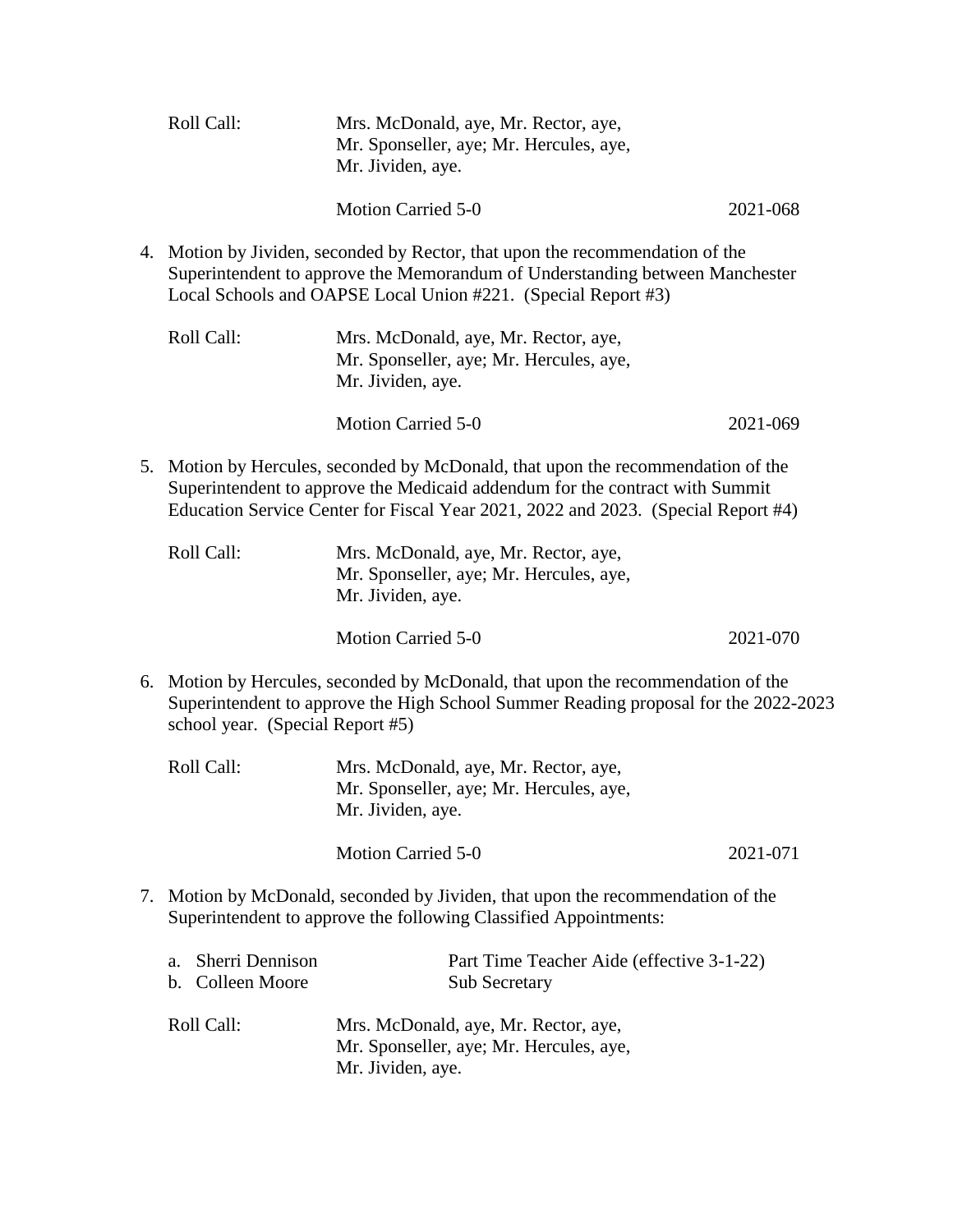8. Motion by Jividen, seconded by Hercules, that upon the recommendation of the Superintendent to approve the following Classified Resignations:

| a. Lori Caskey<br>b. Sherri Dennison<br>c. Jamie Kaderly | Part Time Teacher Aide (Effective 3-1-22)<br><b>Transportation Monitor</b><br>HS Guidance Secretary (Effective 4-1-22) |          |
|----------------------------------------------------------|------------------------------------------------------------------------------------------------------------------------|----------|
| Roll Call:                                               | Mrs. McDonald, aye, Mr. Rector, aye,<br>Mr. Sponseller, aye; Mr. Hercules, aye,<br>Mr. Jividen, aye.                   |          |
|                                                          | <b>Motion Carried 5-0</b>                                                                                              | 2021-073 |

9. Motion by Rector, seconded by Hercules to accept the Certified Resignation of Alexis Bartolet as MS Permanent Substitute.

| Roll Call: | Mrs. McDonald, aye, Mr. Rector, aye,<br>Mr. Sponseller, aye; Mr. Hercules, aye,<br>Mr. Jividen, aye. |          |
|------------|------------------------------------------------------------------------------------------------------|----------|
|            | Motion Carried 5-0                                                                                   | 2021-074 |

10. Motion by Hercules, seconded by McDonald, that upon the recommendation of the Superintendent to approve the following Supplemental Resignation:

| a. Alexis Chappell | MS Cheerleading Advisor                                                                              |          |
|--------------------|------------------------------------------------------------------------------------------------------|----------|
| b. Joshua Cintron  | <b>MS</b> Football Coach                                                                             |          |
| Roll Call:         | Mrs. McDonald, aye, Mr. Rector, aye,<br>Mr. Sponseller, aye; Mr. Hercules, aye,<br>Mr. Jividen, aye. |          |
|                    | Motion Carried 5-0                                                                                   | 2021-075 |

11. Motion by Sponseller, seconded by Jividen, that upon the recommendation of the Superintendent to approve the following Supplemental Appointments:

| a. Nick Ball    | JV Baseball Coach (2021-2022 Spring)                                            |
|-----------------|---------------------------------------------------------------------------------|
| b. Carl Konen   | Volunteer Assistant JV Softball Coach                                           |
|                 | $(2021 - 2022$ Spring)                                                          |
| c. Andy Kusmits | Track Assistant (2021-2022 Spring)                                              |
| Roll Call:      | Mrs. McDonald, aye, Mr. Rector, aye,<br>Mr. Sponseller, aye; Mr. Hercules, aye, |